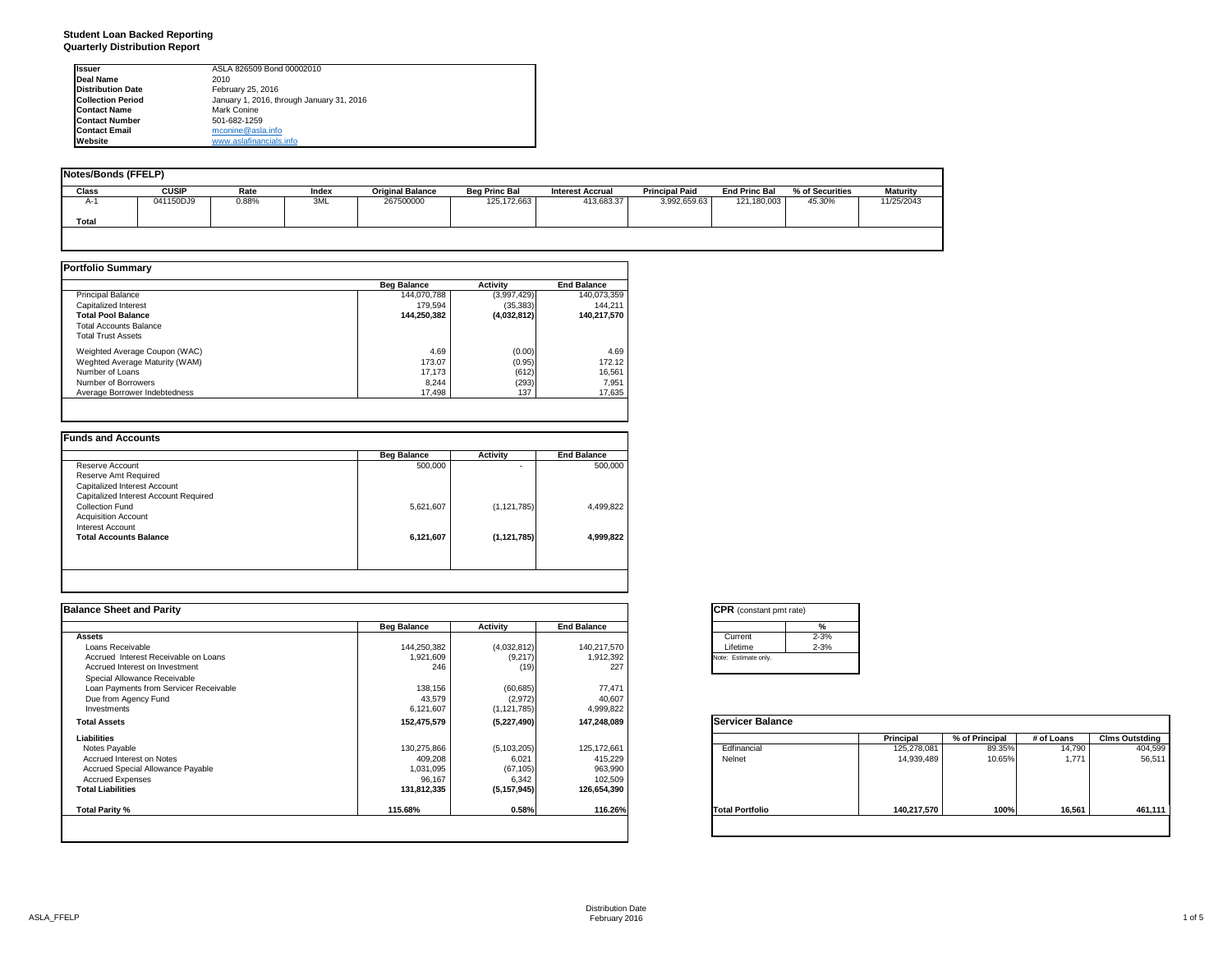|                                                   | # of Loans                |                 | Principal                      |                      | % of Principal             |                  | <b>WAC</b>               |                | <b>WARM</b>                |                                                                    |
|---------------------------------------------------|---------------------------|-----------------|--------------------------------|----------------------|----------------------------|------------------|--------------------------|----------------|----------------------------|--------------------------------------------------------------------|
|                                                   | <b>Beainning</b>          | Ending          | Beainning                      | Ending               | Beginning                  | Endina           | <b>Beginning</b>         | Ending         | <b>Beginning</b>           | Ending                                                             |
| In School                                         | 31                        | 26              | 67,886                         | 60,489               | 0.05%                      | 0.04%            | 4.37                     | 4.34           | 112.96                     | 115.10                                                             |
| Grace                                             | 19                        |                 | 47.752                         | 14.852               | 0.03%                      | 0.01%            | 4.39                     | 6.80           | 109.18                     | 110.21                                                             |
| Repayment                                         |                           |                 |                                |                      |                            |                  |                          |                |                            |                                                                    |
| Current                                           | 11,563                    | 10,304          | 104,038,849                    | 102,530,333          | 72.12%                     | 73.12%           | 4.64                     | 4.64           | 177.06                     | 175.34                                                             |
| 31-60 Days Delinquent                             | 551                       | 363             | 4.542.988                      | 4,060,604            | 3.15%                      | 2.90%            | 4.88                     | 4.97           | 147.96                     | 166.56                                                             |
| 61-90 Days Delinquent                             | 343                       | 264             | 2,333,819                      | 1,885,915            | 1.62%                      | 1.34%            | 4.88                     | 4.60           | 138.11                     | 153.02                                                             |
| 91-120 Days Delingent                             | 245                       | 222             | 2.419.910                      | 1,820,840            | 1.68%                      | 1.30%            | 4.69                     | 4.86           | 153.58                     | 149.20                                                             |
| 121-180 Days Delinquent                           | 321                       | 230             | 2,137,111                      | 2,270,334            | 1.48%                      | 1.62%            | 4.69                     | 4.57           | 165.59                     | 153.70                                                             |
| 181-270 Days Delinquent                           | 327                       | 266             | 2,038,241                      | 2,376,874            | 1.41%                      | 1.70%            | 4.97                     | 4.96           | 154.87                     | 169.58                                                             |
| 271+ Days Delinquent                              | 145                       | 155             | 890,266                        | 892,775              | 0.62%                      | 0.64%            | 4.88                     | 4.65           | 156.18                     | 132.94                                                             |
| <b>Total Repayment</b>                            | 13,495                    | 11,804          | 118,401.184                    | 115,837,674          | 82.08%                     | 82.61%           | 4.66                     | 4.66           | 174.35                     | 173.51                                                             |
| Forbearance                                       | 1.715                     | 1,491           | 13.332.248                     | 13,992,507           | 9.24%                      | 9.98%            | 4.87                     | 4.75           | 162.55                     | 162.83                                                             |
| Deferment                                         | 1,817                     | 1,388           | 11,838,392                     | 9,850,426            | 8.21%                      | 7.03%            | 4.80                     | 4.87           | 164.04                     | 170.00                                                             |
| <b>Claims in Progress</b>                         | 96                        | 72              | 562,919                        | 461,111              | 0.39%                      | 0.33%            | 4.94                     | 5.13           | 136.25                     | 148.65                                                             |
| <b>Claims Denied</b>                              |                           |                 |                                | 511                  |                            | 0.0004%          |                          | 2.32           |                            | 13.00                                                              |
| <b>Total Portfolio</b>                            | 17,173                    | 14,790          | 144,250,382                    | 140,217,570          | 100%                       | 100%             | 4.69                     | 4.69           | 172.33                     | 172.12                                                             |
|                                                   |                           |                 |                                |                      |                            |                  |                          |                |                            |                                                                    |
|                                                   |                           |                 |                                |                      |                            |                  |                          |                |                            |                                                                    |
|                                                   |                           |                 |                                |                      |                            |                  |                          |                |                            |                                                                    |
|                                                   |                           |                 |                                |                      |                            |                  |                          |                |                            |                                                                    |
|                                                   | # of Loans                |                 | Principal                      |                      | % of Principal             |                  | <b>WAC</b>               |                | <b>WARM</b>                |                                                                    |
|                                                   | <b>Beginning</b>          | Ending          | <b>Beginning</b>               | Ending               | <b>Beginning</b>           | Ending           | <b>Beginning</b>         | Ending         | <b>Beginning</b>           | Ending                                                             |
| Current                                           | 11,563                    | 10,304          | 104.038.849                    | 102,530,333          | 87.87%                     | 88.51%           | 4.64                     | 4.64           | 177.06                     |                                                                    |
| 31-60 Days Delinquent                             | 551                       | 363             | 4,542,988                      | 4,060,604            | 3.84%                      | 3.51%            | 4.88                     | 4.97           | 147.96                     |                                                                    |
| 61-90 Days Delinquent                             | 343                       | 264             | 2,333,819                      | 1,885,915            | 1.97%                      | 1.63%            | 4.88                     | 4.60           | 138.11                     |                                                                    |
| 91-120 Days Delingent                             | 245                       | 222             | 2.419.910                      | 1,820,840            | 2.04%                      | 1.57%            | 4.69                     | 4.86           | 153.58                     |                                                                    |
| 121-180 Days Delinquent                           | 321                       | 230             | 2.137.111                      | 2,270,334            | 1.80%                      | 1.96%            | 4.69                     | 4.57           | 165.59                     |                                                                    |
|                                                   |                           | 266             |                                |                      |                            |                  |                          | 4.96           | 154.87                     |                                                                    |
| 181-270 Days Delinquent                           | 327<br>145                | 155             | 2,038,241                      | 2,376,874            | 1.72%                      | 2.05%            | 4.97                     |                |                            |                                                                    |
| <b>Delinquency Status</b><br>271+ Days Delinquent |                           |                 | 890,266                        | 892,775              | 0.75%                      | 0.77%            | 4.88                     | 4.65           | 156.18                     | 132.94                                                             |
| <b>Total Portfolio in Repayment</b>               | 13.495                    | 11.804          | 118,401,185                    | 115,837,674          | 100%                       | 100%             | 4.66                     | 4.66           | 174.35                     |                                                                    |
|                                                   |                           |                 |                                |                      |                            |                  |                          |                |                            |                                                                    |
|                                                   |                           |                 |                                |                      |                            |                  |                          |                |                            |                                                                    |
|                                                   |                           |                 |                                |                      |                            |                  |                          |                |                            |                                                                    |
| Portfolio by Loan Type                            |                           |                 |                                |                      |                            |                  |                          |                |                            | 175.34<br>166.56<br>153.02<br>149.20<br>153.70<br>169.58<br>173.51 |
|                                                   | # of Loans                |                 | Principal                      |                      | % of Principal             |                  | <b>WAC</b>               |                | <b>WARM</b>                |                                                                    |
| Subsidized Consolidation Loans                    | <b>Beginning</b><br>4,509 | Ending<br>3,961 | <b>Beginning</b><br>55,645,109 | Endina<br>54,294,972 | <b>Beginning</b><br>38.58% | Ending<br>38.72% | <b>Beginning</b><br>4.94 | Ending<br>4.94 | <b>Beginning</b><br>169.25 | Ending<br>168.95                                                   |

|                                  | π νι Luαιιs      |        | i iliviyal       |             |           | 70 UL FILIUIPAI | ,,,,             |        |           | $\cdots$ |
|----------------------------------|------------------|--------|------------------|-------------|-----------|-----------------|------------------|--------|-----------|----------|
|                                  | <b>Beginning</b> | Endina | <b>Beainning</b> | Endina      | Beainnina | Endina          | <b>Beainning</b> | Endina | Beginning | Endina   |
| Subsidized Consolidation Loans   | 4,509            | 3,961  | 55,645,109       | 54,294,972  | 38.58%    | 38.72%          | 4.94             | 4.94   | 169.25    | 168.95   |
| Unsubsidized Consolidation Loans | 4.412            | 3,862  | 64,777,431       | 63,184,321  | 44.91%    | 45.06%          | 4.88             | 4.88   | 193.98    | 193.55   |
| Subsidized Stafford Loans        | 5,374            | 4,412  | 13,230,468       | 12,528,342  | 9.17%     | 8.93%           | 3.22             | 3.22   | 112.92    | 113.12   |
| Unsubsidized Stafford Loans      | 2,712            | 2,406  | 9,751,267        | 9,400,109   | 6.76%     | 6.70%           | 3.64             | 3.63   | 126.22    | 126.45   |
| PLUS/GradPLUS Loans              | 164              | 147    | 752,730          | 721.322     | 0.52%     | 0.51%           | 7.06             | 7.04   | 75.63     | 75.62    |
| SLS Loans                        |                  |        | 93,376           | 88,504      | 0.06%     | 0.06%           | 3.40             | 3.40   | 32.40     | 31.39    |
| <b>Total Portfolio</b>           | 17,173           | 14,790 | 144,250,382      | 140,217,570 | 100%      | 100%            | 4.69             | 4.69   | 172.33    | 172.12   |
|                                  |                  |        |                  |             |           |                 |                  |        |           |          |

| Portfolio by Program Type                  |            |        |                  |             |                  |                |            |        |           |        |
|--------------------------------------------|------------|--------|------------------|-------------|------------------|----------------|------------|--------|-----------|--------|
|                                            | # of Loans |        | <b>Principal</b> |             |                  | % of Principal | <b>WAC</b> |        |           | WARM   |
|                                            | Beainnina  | Endina | <b>Beginning</b> | Ending      | <b>Beginning</b> | Endina         | Beainnina  | Endina | Beginning | Endina |
| Graduate / 4-Year Loans                    | 14,233     | 12,815 | 122,128,412      | 119,168,233 | 84.66%           | 84.99%         | 4.66       | 4.66   | 175.20    | 174.99 |
| 2-Year Loans                               | 2,020      | 1,711  | 8,659,588        | 8,111,649   | 6.00%            | 5.79%          | 5.10       | 5.08   | 133.94    | 133.50 |
| Proprietary / Technical / Vocational Loans | 296        | 229    | 1,338,594        | 1,278,745   | 0.93%            | 0.91%          | 5.35       | 5.34   | 149.06    | 149.04 |
| Unknown (Consolidation) Loans              | 624        |        | 12,123,787       | 11,658,944  | 8.40%            | 8.31%          | 4.75       | 4.75   | 159.17    | 156.98 |
| Other Loans                                |            |        |                  |             |                  |                |            |        |           |        |
| <b>Total Portfolio</b>                     | 17,173     | 14,790 | 144,250,382      | 140,217,570 | 100%             | 100%           | 4.69       | 4.69   | 172.33    | 172.12 |
|                                            |            |        |                  |             |                  |                |            |        |           |        |

|                        | # of Loans |        | Principal   |             | % of Principal |        |
|------------------------|------------|--------|-------------|-------------|----------------|--------|
|                        | Beginning  | Endina | Beginning   | Endina      | Beginning      | Ending |
| <b>Fixed Loans</b>     | 10.119     | 9,122  | 113.441.361 | 111,868,095 | 78.64%         | 79.78% |
| Variable Loans         | 7,054      | 5,668  | 30,809,021  | 28,349,476  | 21.36%         | 20.22% |
| T-Bill Loans           | 7,039      | 5,654  | 30,756,927  | 28,298,378  | 21.32%         | 20.18% |
| CMT Loans              | 15         | 14     | 52.094      | 51.098      | 0.04%          | 0.04%  |
| <b>Total Portfolio</b> | 17,173     | 14,790 | 144,250,382 | 140,217,570 | 100%           | 100%   |

**Student Loan Backed Reporting Quarterly Distribution Report Portfolio by Loan Status**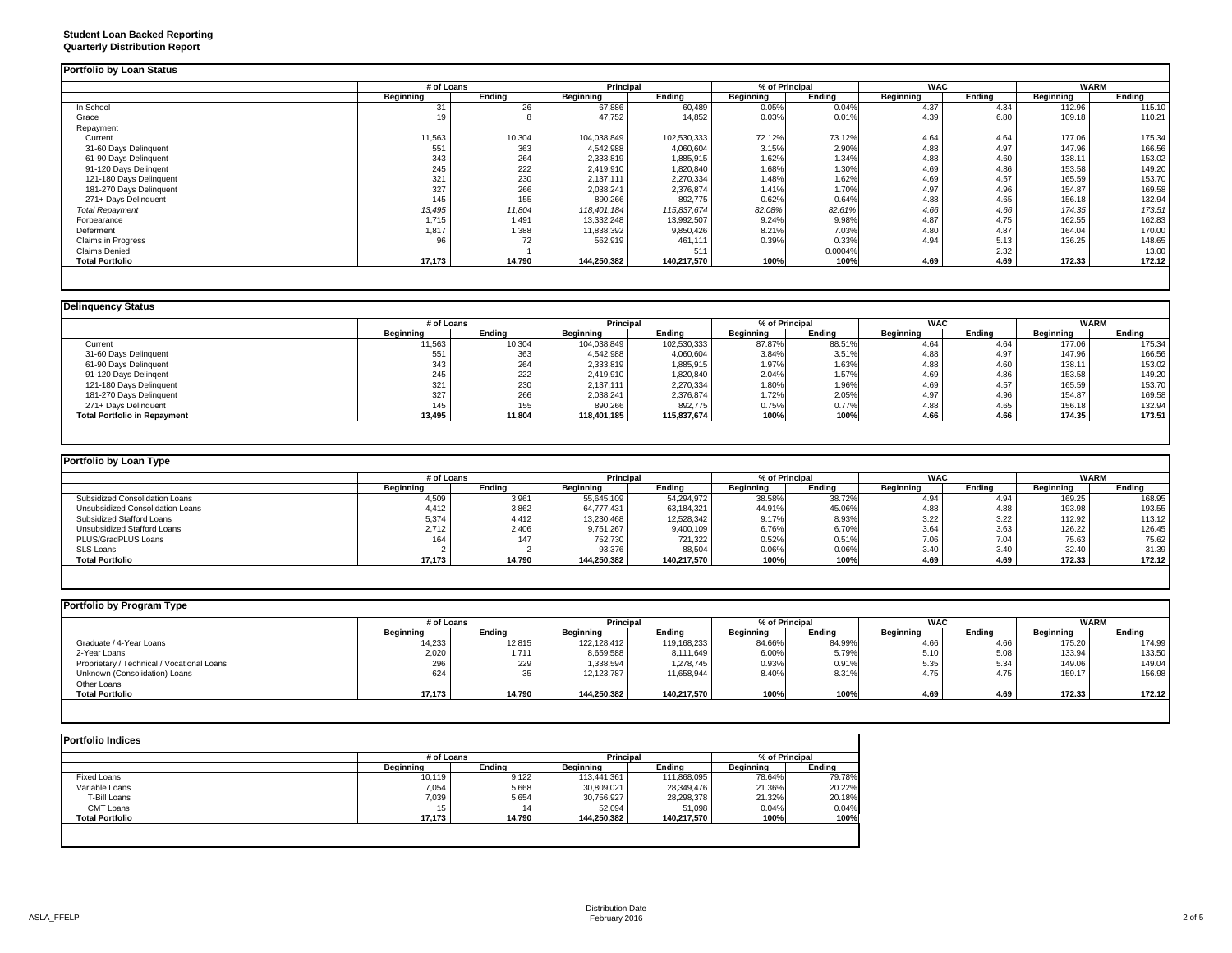**Distribution Date** February 25, 2016

**Collection Period Collection Period** January 1, 2016, through January 31, 2016

# **Collection Activity**

| <b>Collection Account</b>                                                                    | as of 1/31/2016 |
|----------------------------------------------------------------------------------------------|-----------------|
| Beginning Balance - January 1, 2016                                                          | 5,621,607       |
| <b>Collection Amount Received</b>                                                            | 5,013,941       |
| Recoveries                                                                                   |                 |
| Reserve Account                                                                              |                 |
| <b>Excess of Required Reserve Account</b>                                                    |                 |
| Interest on Investment Earnings                                                              | 1,842           |
| Capitalized Interest Account (after a stepdown or release date)                              |                 |
| <b>Acquisition Account</b>                                                                   |                 |
| Payments from Guarantor                                                                      |                 |
| Special Allowance Payments to Department of Education                                        |                 |
| <b>Consolidation Rebate Fees</b>                                                             | (326, 419)      |
| Transfer from Capitalized Interest Fund                                                      |                 |
| Principal payments, interest payments, administration fees, servicing fees, and trustee fees | (5,811,149)     |
| Transfer to Department Rebate Fund                                                           |                 |
| Other Amounts Received in Collection                                                         |                 |
| <b>Total Available Funds</b>                                                                 | 4,499,822       |
|                                                                                              |                 |

| Indenture Trustee Fees<br><b>Servicing Fees</b><br><b>Administration Fees</b><br>Late Fees<br><b>Other Fees</b> | as of 1/31/2016 |
|-----------------------------------------------------------------------------------------------------------------|-----------------|
|                                                                                                                 |                 |
|                                                                                                                 | 81,794          |
|                                                                                                                 | 11,685          |
|                                                                                                                 |                 |
|                                                                                                                 |                 |
| <b>Total Fees</b>                                                                                               | 93,479          |

| <b>ICumulative Default Rate</b>                                   | as of 1/31/2016 |
|-------------------------------------------------------------------|-----------------|
|                                                                   |                 |
| <b>Current Period's Defaults</b>                                  | 1,115,405.92    |
| <b>Cumulative Defaults</b>                                        | 47,125,250.47   |
| Loans for which claims have been filed as of applicable month end | 3,021,861.92    |
| <b>Cumulative Default Rate</b>                                    | 19.14%          |
| Cumulative Recoveries (including reimbursements and collections)  |                 |
| <b>Payments from Guarantor</b>                                    | 44,556,546.99   |
| <b>Borrower Recoveries</b>                                        | n/a             |
| <b>Recovery Rate</b>                                              | 94.55%          |
| Cumulative Net Loss                                               | 2,568,703.48    |
| <b>Cumulative Net Loss</b>                                        | 1.04%           |
| (a) Footnotes                                                     |                 |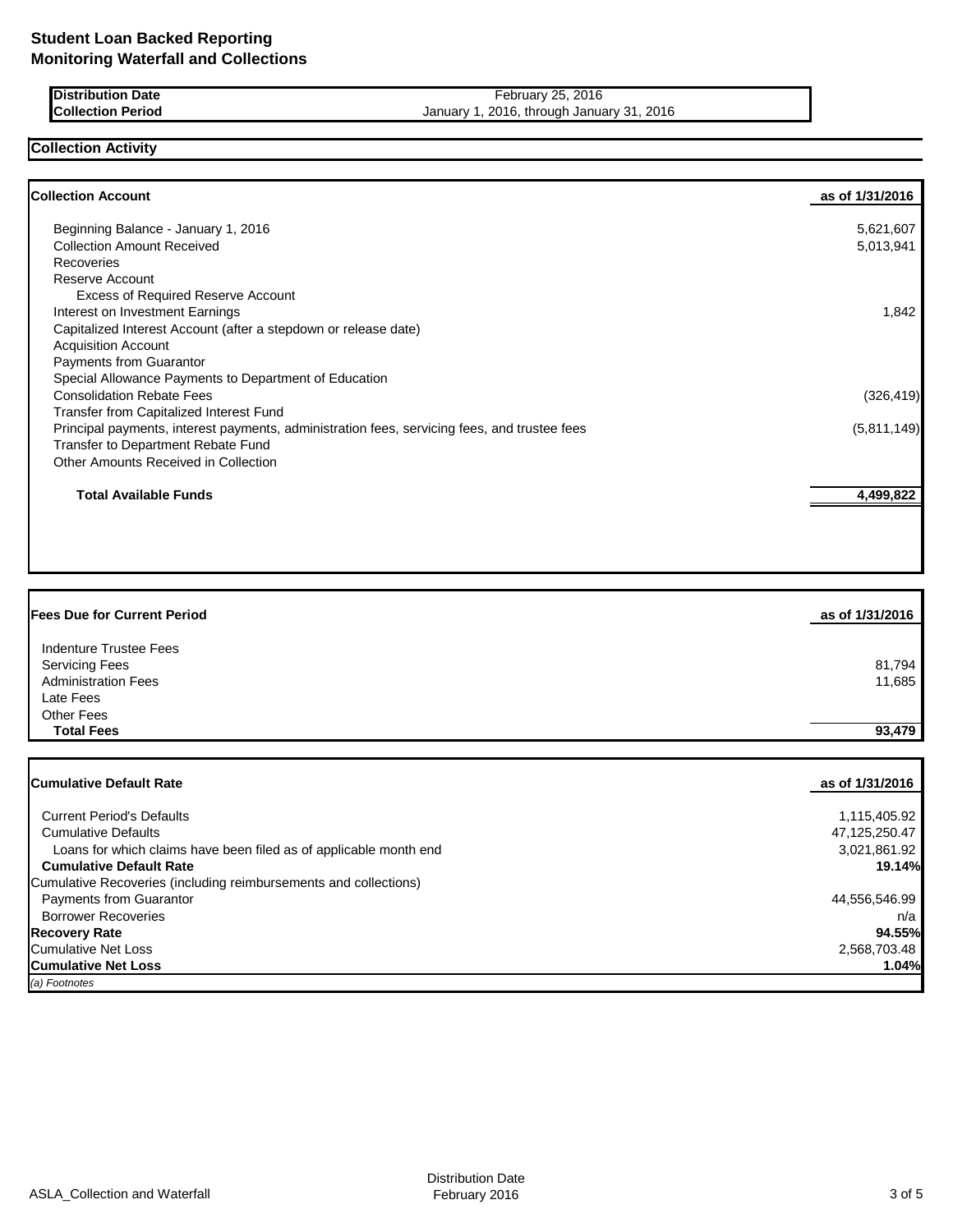| <b>Waterfall for Distribution</b>                                                         | <b>Amount Due</b> | <b>Amount Remaining</b> |
|-------------------------------------------------------------------------------------------|-------------------|-------------------------|
| <b>Total Available Funds</b>                                                              |                   | 4,499,822               |
| <b>First:</b> Payment required under applicable Joint Sharing Agreement                   |                   |                         |
| <b>Second: Trustee Fees</b>                                                               |                   |                         |
| Third: Servicing Fees and Backup Servicing Fees                                           | 81,794            | 4,418,028               |
| <b>Fourth: Administration Fees</b>                                                        | 11,685            | 4,406,343               |
| <b>Fifth: Noteholder Interest</b>                                                         | 413,683.37        | 3,992,659               |
| Sixth: Reinstate the balance of the Reserve Fund up to the Specified Reserve Fund Balance |                   |                         |
| Seventh: Noteholder Principal, until paid in full                                         | 3,992,659.63      | (0)                     |
|                                                                                           |                   |                         |

| <b>Principal and Interest Distributions</b> | Class A-1 |
|---------------------------------------------|-----------|
|                                             |           |
| Quarterly Interest Due                      | 413,683   |
| Quarterly Interest Paid                     | 413,683   |
| <b>Interest Shortfall</b>                   |           |
| Interest Carryover Due                      |           |
| Interest Carryover Paid                     |           |
|                                             |           |
| Interest Carryover                          |           |
| Quarterly Principal Distribution Amount     | 3,992,660 |
| Quarterly Principal Paid                    | 3,992,660 |
| Shortfall                                   |           |
|                                             |           |
| <b>Total Distribution Amount</b>            | 4,406,343 |
|                                             |           |
|                                             |           |